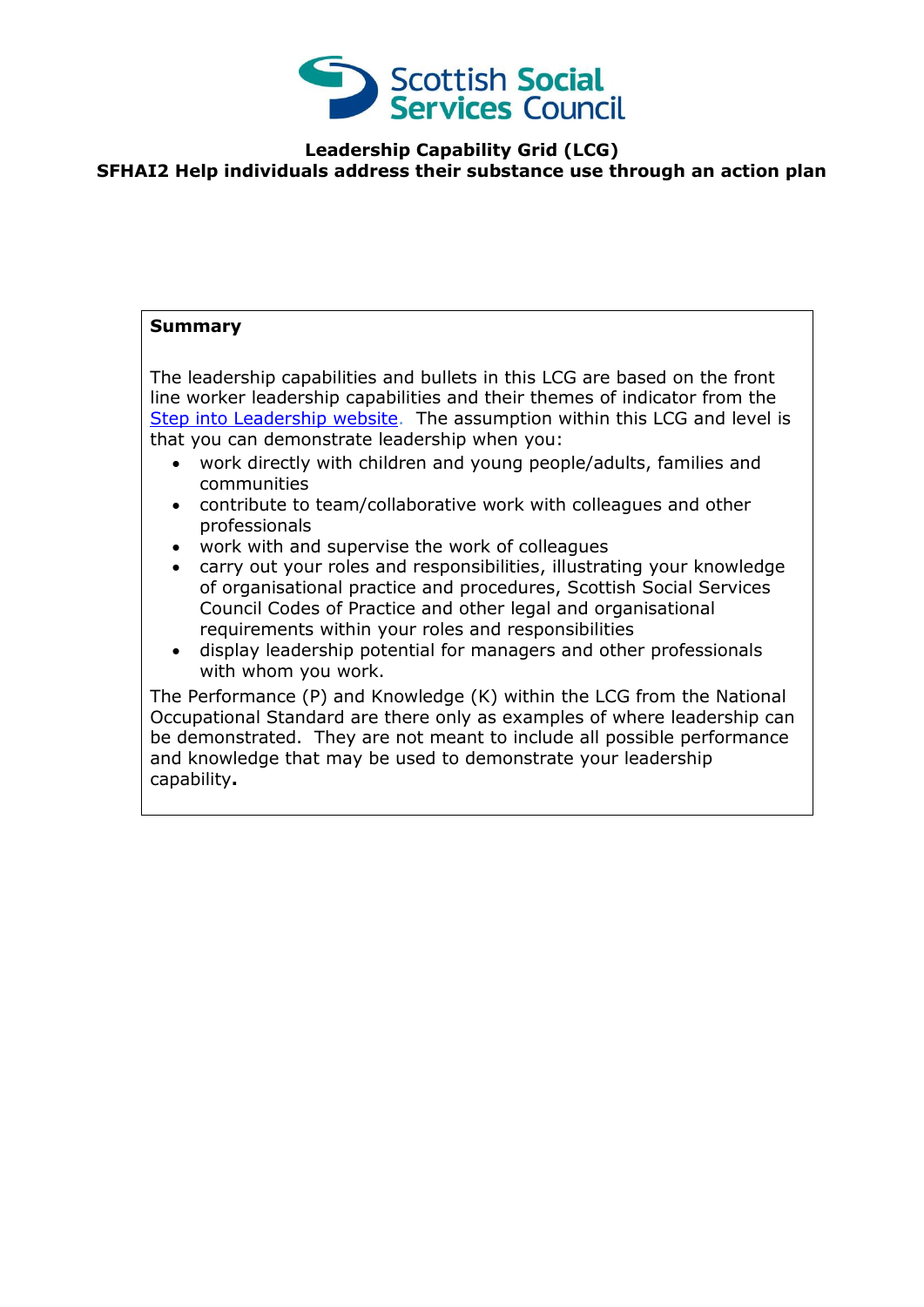

## **Leadership Capability Grid (LCG) SFHAI2 Help individuals address their substance use through an action plan**

| Leadership<br>capabilities         | When helping individuals address their substance use through an<br>action plan you can demonstrate leadership capabilities by:                                                                                                                                                                                                                                                                                                                                                                                                                                                                                                                                                                                                                                                                                                                                                                                                                          |
|------------------------------------|---------------------------------------------------------------------------------------------------------------------------------------------------------------------------------------------------------------------------------------------------------------------------------------------------------------------------------------------------------------------------------------------------------------------------------------------------------------------------------------------------------------------------------------------------------------------------------------------------------------------------------------------------------------------------------------------------------------------------------------------------------------------------------------------------------------------------------------------------------------------------------------------------------------------------------------------------------|
| <b>Vision</b>                      | Providing a vision for those with whom you work and your organisation<br>when you:<br>• See how best to make a difference when working with individuals ( $P1-4$ ,<br>7-10,12-21; K1-5, 7-9,15-16,25-35), counselling (P17-18; K15-16),<br>action planning (P5-7,9) and review (P7-8,14)<br>Communicate and promote ownership of the vision when working with<br>$\bullet$<br>individuals (P1-4,7-10,12-21; K1-5,7-9,15-16,25-35), action planning<br>(P5-7,9), review (P7-8,14), liaising with agencies (P22; K1,5-6,17-19),<br>working with others ( $P2,8,22$ ; K2,5-6,17-19) and recording and<br>reporting (P23; $K1,4$ )<br>• Promote social service values (P1-4,7-10,12-21; K1-5,7-9,15-16,25-<br>35), action planning (P5-7,9), review (P7-8,14), liaising with agencies<br>(P22; K1,5-6,17-19), working with others (P2,8,22; K2,5-6,17-19) and<br>recording and reporting (P23; K1, 4)<br>• See the bigger picture (All $P$ ; K1-7,23,33,35) |
| Self-<br>leadership                | Displaying self leadership when you:<br>Demonstrate and adapt leadership when helping individuals address<br>their substance use through an action plan (All $P$ ; K1-5,7-9,15-19,25-<br>35)<br>• Take intelligent risks when helping individuals address their substance<br>use through an action plan (P1-4,7-10,12-21; K1-5,7-9,15-16,25-35)<br>Demonstrate and promote resilience (All P; K1-5,7-9,15-19,25-35)<br>$\bullet$                                                                                                                                                                                                                                                                                                                                                                                                                                                                                                                        |
| <b>Motivating</b><br>and inspiring | Motivating and inspiring others when you:<br>• Recognise and value the contribution of others $(P1-4,7-10,12-21; K1-5,$<br>$7-9,15-16,25-35)$<br>• Support the creation of a learning and performance culture (All $P$ ; K1-5,<br>$7-9,15-16,25-35)$                                                                                                                                                                                                                                                                                                                                                                                                                                                                                                                                                                                                                                                                                                    |
| <b>Empowering</b>                  | Empowering people when you:<br>• Enable leadership at all levels $(P1-4,7-10,12-21; K1-5,7-9,15-16,25-$<br>35)<br>• Support the creation of a knowledge and management (All $P$ ; K1-5,7-9,<br>$15-16, 25-35)$<br>• Promote professional autonomy (P1-4,7-10,12-21; K1-5,7-9,15-16,<br>$25 - 35$<br>• Involve people in development and improvement (P1-4,7-10,12-21;<br>$K1-5, 7-9, 15-16, 25-35)$                                                                                                                                                                                                                                                                                                                                                                                                                                                                                                                                                     |